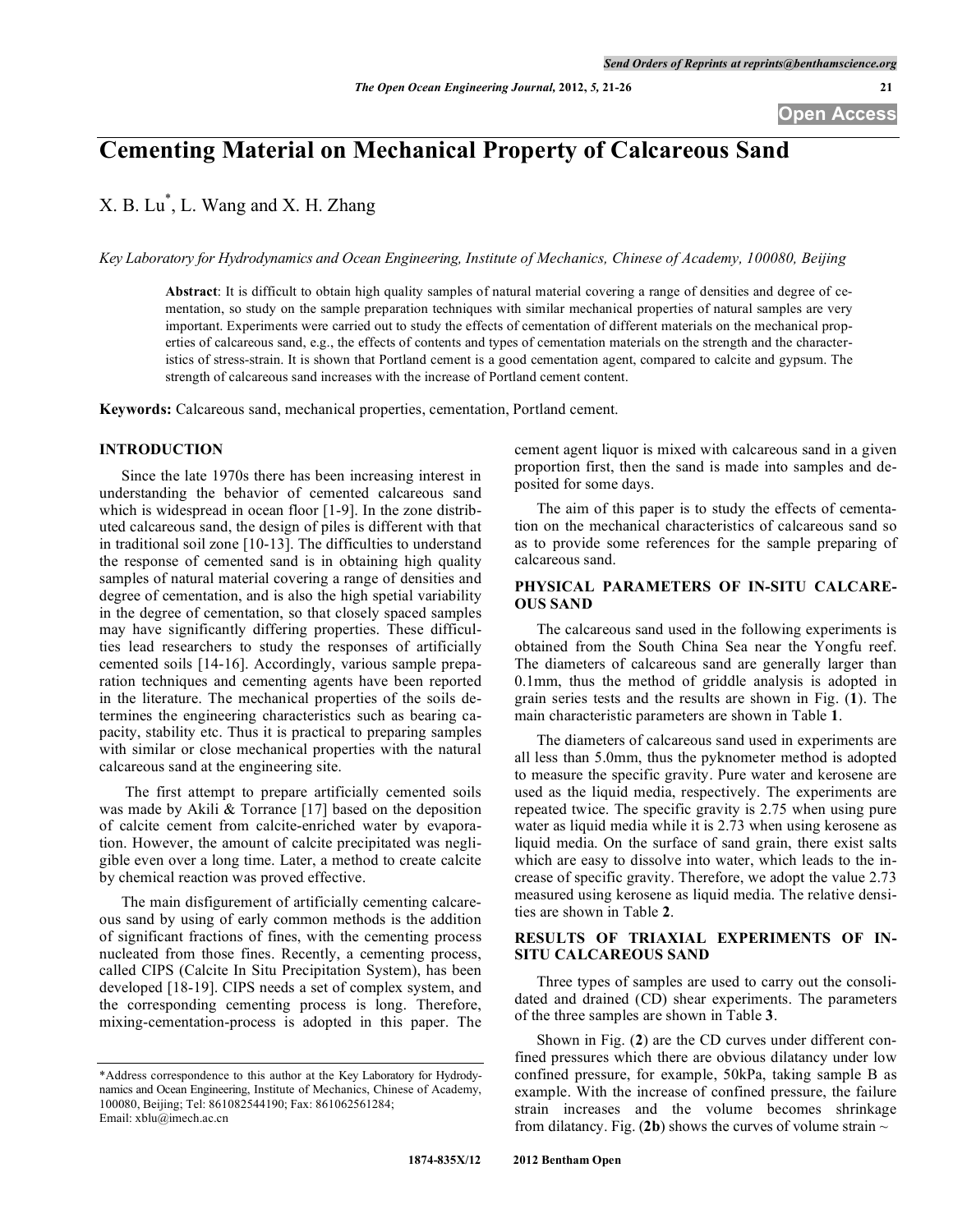

Gr ai n di amet er / mm

**Fig. (1).** Grain series of the calcareous sand used in experiments.

#### **Table 1. The Grain Size Characteristics**

| $d_{60}$ /mm | $d_{50}/mm$ | $d_{30}/mm$ | $d_{10}/mm$ |                  |       |
|--------------|-------------|-------------|-------------|------------------|-------|
| 0.46         | 0.4 I       | v. J J      | V.∠4        | $\Omega$<br>2.03 | 0.819 |

(in which  $d_{60}$ ,  $d_{50}$ ,  $d_{30}$ ,  $d_{10}$ are the maximum diameters corresponding to the 60%, 50%, 30% and 10% of the total quality,  $C_c$  is the non-uniform coefficient,  $C_c$  is the curvature coefficient)

## **Table 2. Specific Density and Porosity Ratio**

| $\rho_{\rm min}/g$ / cm <sup>2</sup> | $\rho_{\text{max}}$ / g / cm <sup>3</sup> | $e_{\rm max}$ | $e_{\min}$ |
|--------------------------------------|-------------------------------------------|---------------|------------|
| $\cdots$<br>1.171                    | 1.421                                     | 1.4138        | 0.9204     |

### **Table 3. Basic Physical Index of Samples**

|   | $\rho_{\rm min}/{\rm g\,/\,cm^3}$ | $\rho_{\text{max}}$ / g / cm <sup>3</sup> | $\rho_{\rm d}$ / g / cm <sup>3</sup> | $d_{60}$ (mm) | $d_{50}$ (mm) | $d_{30}$ (mm) | $d_{10}$ (mm) | D,   |
|---|-----------------------------------|-------------------------------------------|--------------------------------------|---------------|---------------|---------------|---------------|------|
| А |                                   |                                           | 1.34                                 |               |               |               |               | 0.77 |
| B | 1.131                             | 1.421                                     | 1.26                                 | 0.46          | 0.41          | 0.33          | 0.24          | 0.51 |
|   |                                   |                                           | 1.18                                 |               |               |               |               | 0.20 |

1 2 3

 $\varepsilon$ <sub>v</sub> / %

 $\text{(in which } D_r = \frac{e_{\text{max}} - e}{2}$  $\frac{v_{\text{max}}}{e_{\text{max}} - e_{\text{min}}}$ ,  $e_{\text{max}}$ ,  $e_{\text{min}}$ ,  $e$  are maximum pore ratio, minimum pore ratio and pore ratio of samples, respectively.)





-1 -2 -3 -4 Confined pressure 50kPa œ  $-5 -$  Confined pressure 100kPa Confined pressure 200kPa -6 -7 0 2 4 6 8 10 12 14 16  $\varepsilon_1^2 / 8$ 

under different confined pressures under different confined pressures

**Fig. (2).** The CD experimental curves of sample **B**.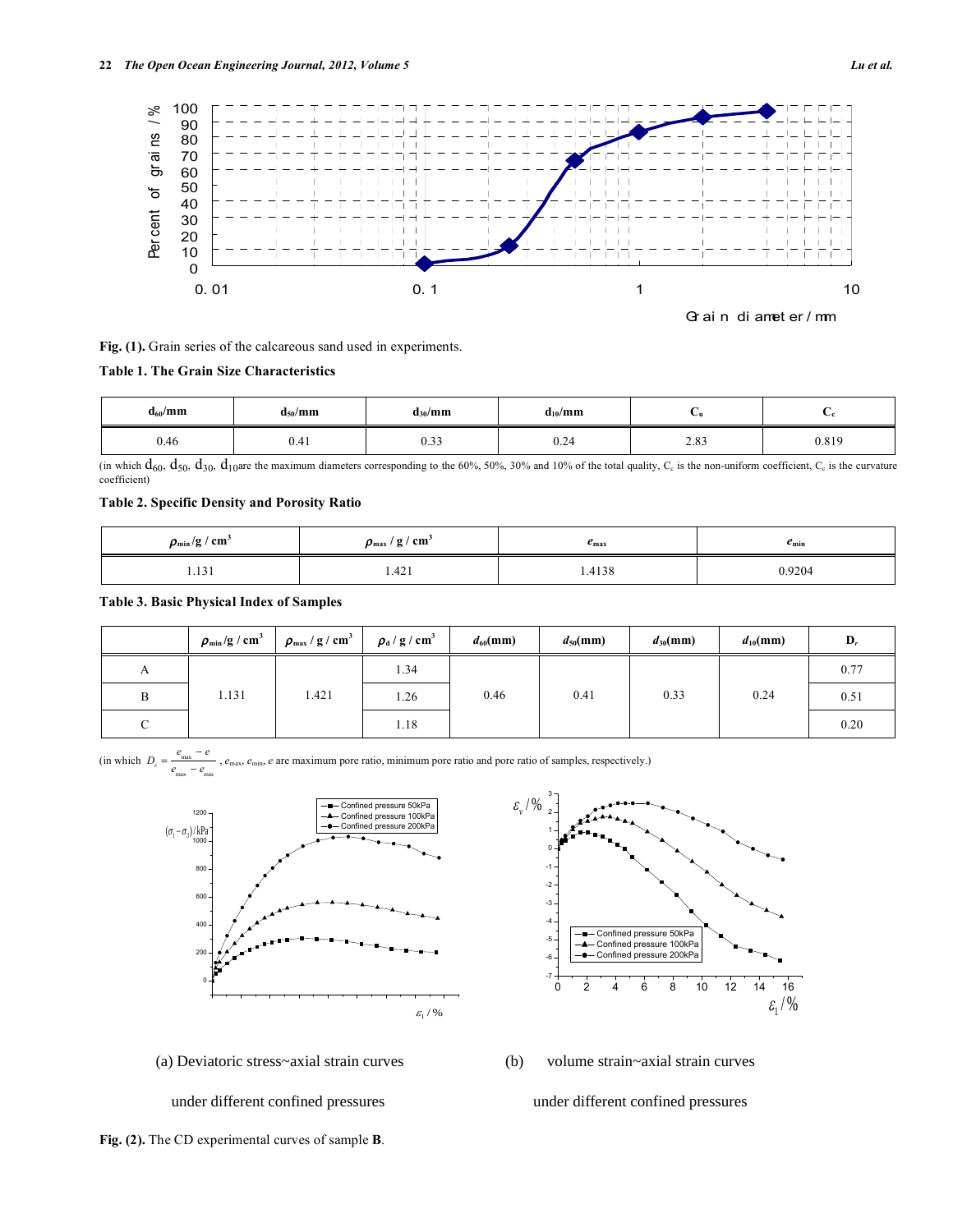| Table 4. The Strength Indexes of Samples Under Different Densities |  |  |
|--------------------------------------------------------------------|--|--|
|--------------------------------------------------------------------|--|--|

| $\rho_{\rm d}/\rm g$ / $\rm cm^3$ | 1.34 | 1.26 | 1.18 |
|-----------------------------------|------|------|------|
| C(KPa)                            |      |      |      |
| $\omega$ <sup>o</sup>             | 48.2 | 47.  | 46.4 |

axial strain under the confined pressure of 200kPa. It can be seen that the volume is almost shrinkage under the confined pressure of 200kPa. The reason is that the calcareous sand is easy to be break up. With the increase of confined pressure, the peak stress and strain increase, for example, the peak stress is 1000kPa and the corresponding axial strain is 9% and the volume strain is 2.5% (dilatant) when the confined pressure is 200kPa, while the peak stress is 250kPa and the corresponding axial strain is 6% and the volume strain is - 1% (shrinkage) when the confined pressure is 50kPa. The cohesions C and internal friction angles under different densities are shown in Table **4**.

## **RESULTS OF TRIAXIAL EXPERIMENTS OF ARTI-FICIAL CALCAREOUS SAND**

#### **Preparation of Artificial Samples**

In this paper, gypsum, calcite and Portland cement are used as the cementation media, respectively. Plaster powder is 400 mesh size. The calcite powder is 400 mesh size. The grade of the portland cement is P32.5.

Generally, calcareous sand may be cemented using the methods of ejection, mixture and electro-thermal. Although sintered method are used first, the cementation caused by this method is small, thus no samples made by this method is used in experiments. During preparing samples for the following experiments, the cementation media, calcareous sand and water are mixed according to a designed proportion first. The mixture is then put into modulus with a designed density. The samples are laid for three days for complete cementation before starting experiments.

#### **Results with Calcite as Cementation Media**

Fig. (**3**) shows the changes of stress-strain when the samples cemented by 5% mass of calcite. These experiments are carried out under the confined pressures of 50kPa, 100kPa and 200 kPa, respectively. The peak stress increases about 15% with cementation but the residual stresses are almost the same as that without cementation. The reason is that the increase of strength is caused by the cementation. The cementation by calcite is not very strong. Once the cementation is damaged, the cementation disappears totally. Thus the residual strength is the same for either the sample with and without cementation. The internal friction angle and the cohesion are 48.5 degree and 0, respectively. The internal friction angle increases only a few relative to the samples containing no calcite. If we want to prepare samples with weak cementation and low increase of strength, calcite is a kind of appropriate cementation media.

#### **Results with Portland Cement as Cementation Media**

Experiments with Portland cement as cementation media are carried out under confined pressures of 50kPa, 100kPa and 200 kPa, respectively. Fig. (**4**) shows the curves of stress – strain. The brittleness of the samples increases with the mass increase of Portland cement, especially under low confined pressure. With the increase of confined pressure, the failure strain increases. For example, the peak stress reaches when the strain is less than 1% when the content of Portland cement is 15% and the confined pressure is 50kPa, while the peak stress reaches when the strain is 5% under the confined pressure of 200kPa.

The increase of Portland cement mass has small effects on internal friction angle, but has large effects on cohesion. The cohesions are 0, 10kPa, 50kPa, 100kPa and the internal friction angles are  $46.4^\circ$ ,  $46.4^\circ$ ,  $45.0^\circ$  and  $45.0^\circ$ , respectively, when the Portland cement masses are 0%, 5%, 10% and 15%, respectively. That means, Portland cement bonds the sand grains strongly except for its strong cohesion, so the cohesion increases greatly. If we want to prepare samples with largely increasing cohesion but few changes of internal friction, Portland cement is an idea cementation media. However, when the Portland cement mass is less than 5%, the cementation effect is small.

#### **CONCLUSIONS**

The main conclusions are as follows:

1. The internal friction angle of calcareous sand used here is as large as 48 degree. There occurs dilatancy at low confined pressure, especially with large density, but when the confined pressure increases to only 200kPa, the dilatancy disappears.

2. Different cementation material (calcite, Portland cement and gypsum) are used to investigate the effects of cementation media and the effects of cementation on the strength and stress-strain relation. According to experimental results Portland cement has obvious cementation effects. The strength of calcareous sand increases with the increase of Portland cement content.

3. The strength of the sample containing 15% Portland cement is 170% of that without Portland cement. The cohesions are 10kPa, 50kPa and 100kPa but the internal friction angle changes little when Portland cement contents are 5%, 10% and 15%, respectively. When using the calcite or gypsum as the cementation material, the cementation effects is little in the saturation condition.

4. Portland cement is a perfect cementation material for calcareous sand during preparing samples with strong cohesion. If samples with only a little increase of strength are required, calcite is suit. Different contents are required to prepare samples with different cementation degree.

#### **CONFLICT OF INTEREST**

The authors confirm that this article content has no conflicts of interest.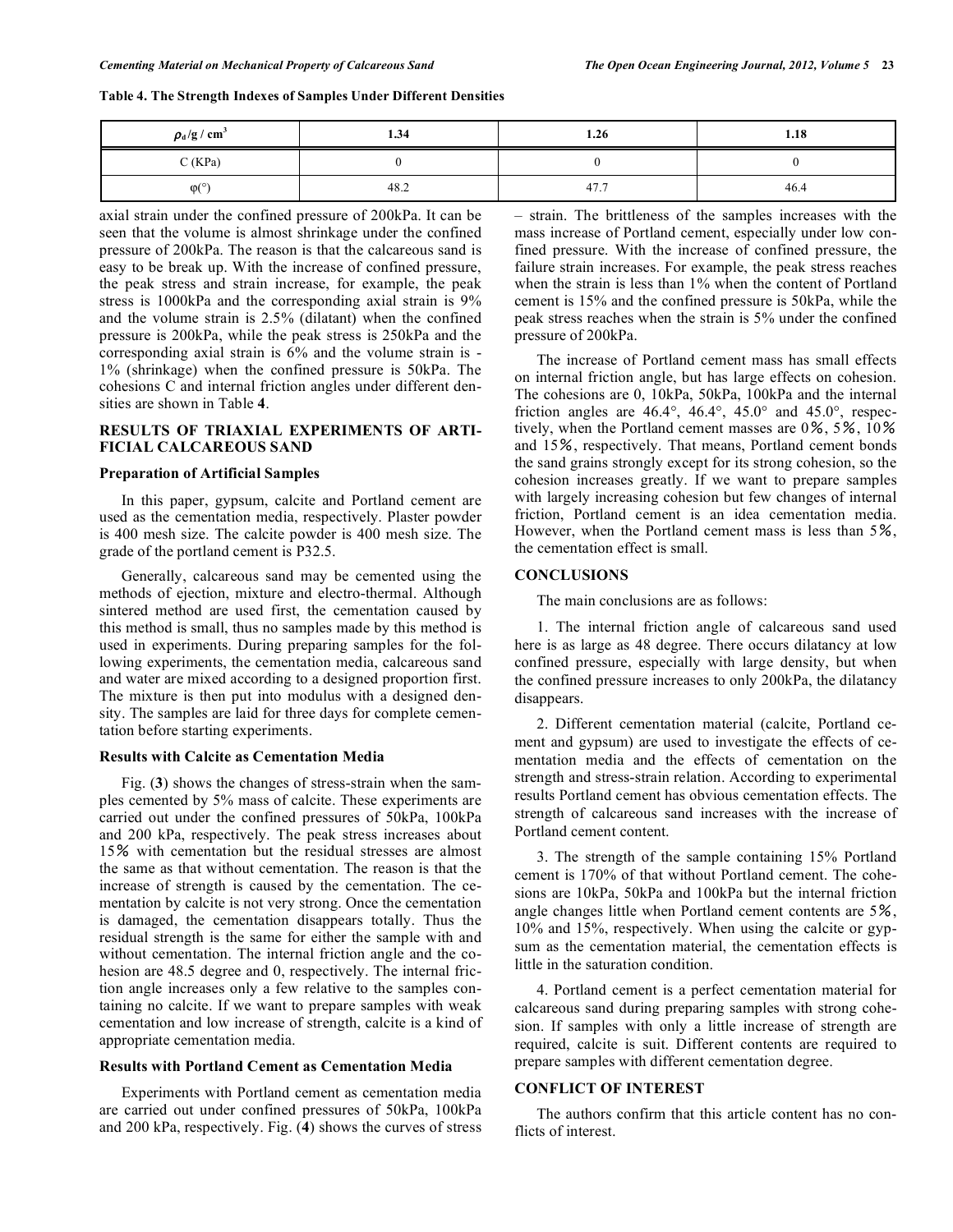

(a) Deviatoric stress~axial strain curves (b) Volume strain~axial strain curves

under the confined pressure of 50kPa under the confined pressure of 50kPa



- (c) Deviatoric stress~axial strain curves (d) volume strain~axial strain curves
	- under the confined pressure of  $100kPa$  under the confined pressure of  $100kPa$







(e) Deviatoric stress~axial strain curves (f) volume strain~axial strain curves

under the confined pressure of 200kPa under the confined pressure of 200kPa



**Fig. (3).** Experimental curves under CD conditions for the samples cemented by calcite.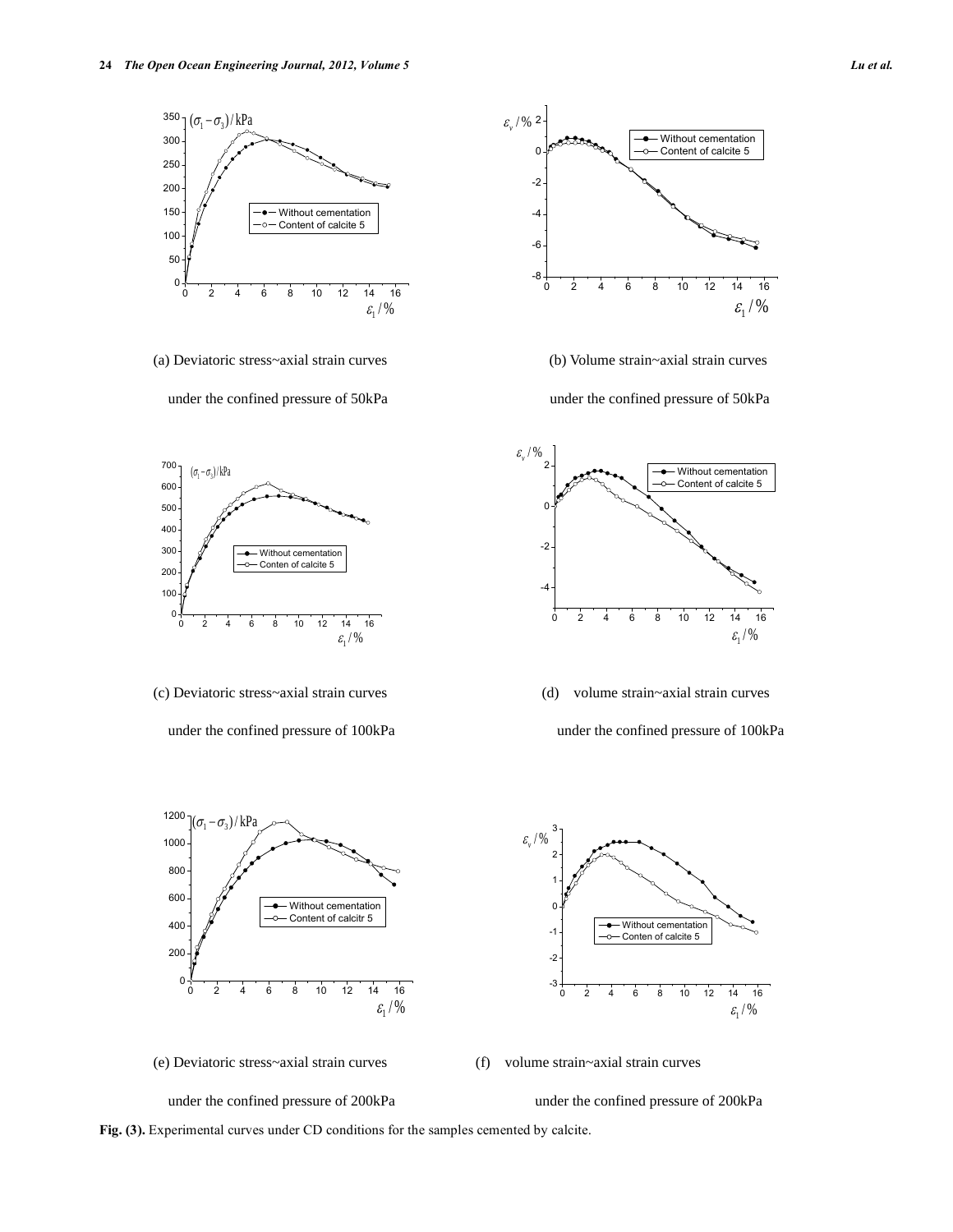

under different confined pressure under different confined pressure



 (a) Curves of deviatoric stress ~ axial strain (b) Curves of deviatoric stress ~ axial strain (Portland cement mass 5%) (Portland cement mass 10%)



( c) Curves of deviatoric stress ~ axial strain

under different confined pressure

## (Portland cement mass 15%)

**Fig. (4).** Experimental results under CD conditions for the samples contained cement.

## **ACKNOWLEDGEMENT**

It is supported by National High Technology Research and Development Program of China (863) and National Natural Science Fund (No. 10772182).

# **REFERENCES**

- [1] S. K. Saxena, and R. M.Lastrico, "Static properties of lightedly cemented sand", *J. Geotech. Eng. Div., ASCE,* vol. 104, no.12, pp.1449-1465, December 1978.
- [2] Liu Chongquan and Wang Ren, "Initial study on the physical and mechanical properties of calcareous sand", *Chinese soil Mech.,* vol. 19, no. 1, pp. 33-37, January 1998,
- [3] J. R. C. De Mello and C. D. S. Amaral, "Closed-ended piles: testing and piling in calcareous sand", In: *Proc. of 21th Annual offshore Technology Conference,* Australia, Houston, 1989, pp. 341- 352.
- [4] M.J. Cassidy, B.W. Byrne, G.T. Houlsby, "Modeling the behaviour of circular footings under combined loading on loose carbonate sand", *Geotech.*, vol. 52, no. 10, pp.705-712, December 2002.
- [5] M.J. Cassidy, D.W. Airey, J.P. Carter, "Numerical modeling of circular footings subjected to monotonic inclined loading on uncemented and cemented calcareous sands", *J. Geotech, Geoenviron. Eng., ASCE,* vol. 131, no. 1, pp. 52-63, January 2005,
- [6] S. S. Sharma and M. Fahey, "Degradation of stiffness of cemented calcareous soil in cyclic triaxial tests", *J. Geotech. Eng. Div., ASCE,* vol. 129, no. 7, pp. 619-629, July 2003.